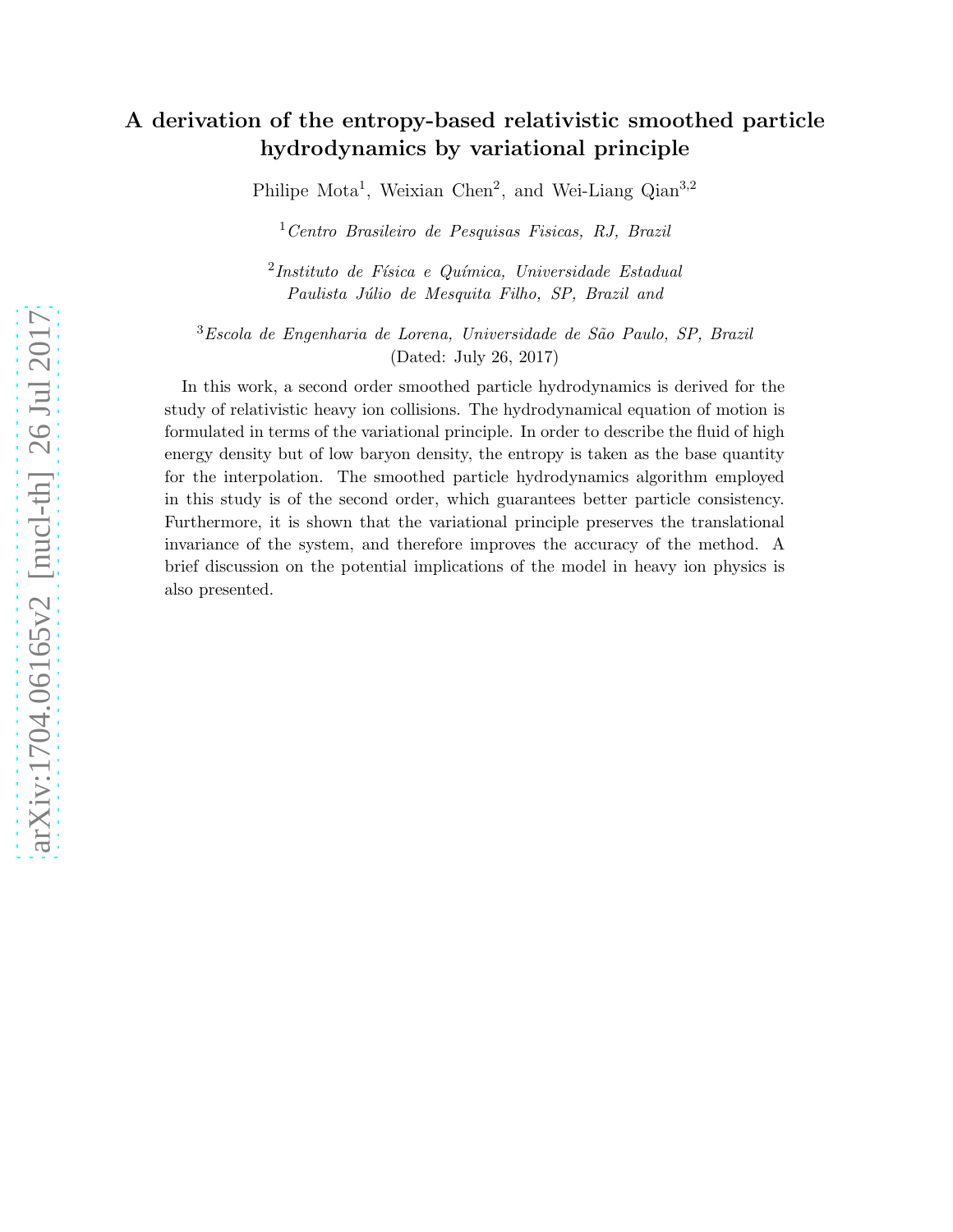#### I. INTRODUCTION

Hydrodynamics is one of the most venerable theoretical tools which has been playing an important role in our understanding of nature. Its applications are widely spread as well as deeply rooted in many distinct areas of physics. For instance, the hydrodynamic description of heavy-ion nuclear collisions plays an essential part in the study of the properties of the hot and dense matter created at RHIC and LHC  $[1-3]$ , and it is further reinforced by the onging investigations of fluid/gravity duality  $[4-7]$ . Although the validity and the origin of the hydrodynamic model have been long under extensive discussions [\[8](#page-9-0)[–10\]](#page-9-1), simulation results [\[11](#page-9-2)[–15\]](#page-9-3) on azimuthal correlations for various systems have firmly demonstrated the success of the approach. The smoothed particle hydrodynamics (SPH) [\[16](#page-9-4), [17](#page-9-5)] is one of the oldest meshfree methods for the partial different equation which describes the dynamics of continuum media. Distinct from any grid-based method such as the finite element method or the finite difference method, the SPH makes use of a set of arbitrarily distributed fluid elements, referred to as particles, to represent the system. Each particle has a smoothing length,  $h$ , over which their properties are smoothed by a kernel function. In terms of the kernel function, the contribution of each particle is weighted according to their distance from the position in question. Therefore, a physical quantity at a given spatial point is obtained by summing the relevant contribution from all the particles lying within the range of the kernel. The SPH was firstly introduced to study astrophysical problems [\[16](#page-9-4)[–18](#page-9-6)]. Nowadays, it is widely used to model fluid motion, as well as solid mechanics [\[19](#page-9-7)].

Despite its wide applications, the original SPH suffers some inherent problems which lead to low numerical accuracy under certain circumstances. Among others, particle consistency is one of the notable issues which reflects the discrepancy between the spatially discretized particles and the corresponding continuous form of the kernel function. Particle inconsistency demonstrates itself as the discretized SPH particles to be incapable of properly reproducing a constant function. It usually results from the particle approximation process, which is closely associated with the boundary particles, non-uniformed particle distribution as well as the smoothing length. The finite particle method (FPM) [\[20,](#page-9-8) [21\]](#page-9-9) was proposed by Liu et. al. to improve the particle consistency. The key idea of the approach is to perform the Taylor series expansion of the function to be approximated before multiplying both sides of the equality by the kernel function and integrating over relevant volume. It was shown that the particle consistency is related to the order of the above Taylor series, and it is guaranteed independent of the specific form of the kernel function, neither to the particle distribution.

In implementing the SPH to the partial different equation, some rules are proposed to symmetrize or asymmetric the terms involving the gradient operator [\[22](#page-9-10)]. In the case of pressure gradient, the term is symmetrized in order to respect Newton's third law: the pair of forces acting on the two particles are equal in size but opposite in direction. Alternatively, it is shown that the above result can be obtained naturally, if one derives the hydrodynamic equation by using the variational principle [\[23](#page-9-11)[–25\]](#page-9-12), which is a consequence that the system conserves linear and angular momentum. For event by event fluctuating initial conditions, even though SPH particles are distributed uniformly at the initial instant, the distribution is likely to be disturbed as the system evolves in time. Therefore, FPM formalism is particularly suitable to handle such physical system. Since the momentum conservation is important for small systems created in the relativistic heavy ion collisions, one needs to develop a model which explicitly preserves the conservation law. Owing to the complicated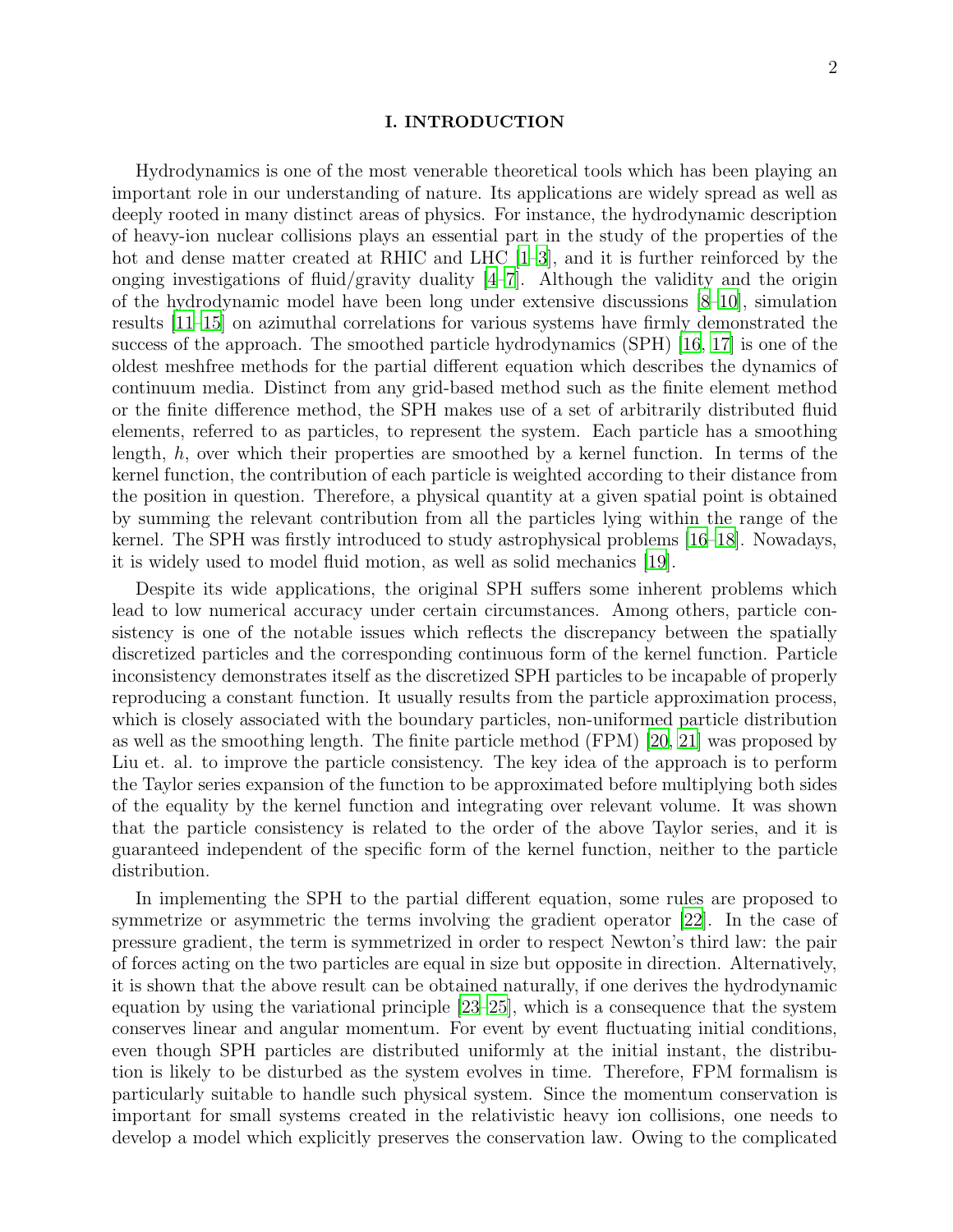form of the FPM, it is not straightforward to guarantee the momentum conservation by symmetrizing certain physical quantities. In order to apply the FPM to relativistic heavy ion collisions, one shall employ the variational principle to obtain the corresponding equation of motion. In addition, the system created in the collision is of significantly high energy density with mostly vanishing baryon density, therefore the entropy should be chosen as the base of SPH algorithm. This is the main goal of the present study. In the following section, we briefly review the main feature of FPM and discuss its advantage. The entropy based hydrodynamical equation is derived section III by the variational principle. Discussions and conclusions are given in the last section.

## II. THE FINITE PARTICLE METHOD

For a physical quantity  $f(x)$ , the Taylor series expansion gives

<span id="page-2-2"></span>
$$
f(x) = \sum_{n=0}^{\infty} \frac{(x - x_a)_i^n}{n!} (\partial_i^n f)_{x_a}.
$$
 (1)

Now we multiply both sides by a kernel function  $W(x - x_a)$  and integrate over x to obtain

$$
\int dx f(x)W(x-x_a) = \sum_{n=0}^{\infty} \frac{(\partial_i^n f)_{x_a}}{n!} \int dx (x-x_a)_i^n W(x-x_a). \tag{2}
$$

If one retains the first term on the r.h.s. of the equality

<span id="page-2-0"></span>
$$
\int dx f(x)W(x - x_a) = f_a \int dx W(x - x_a), \tag{3}
$$

and assumes that  $\int dx W(x - x_a) = 1$ , one restore the original SPH formula, namely,

$$
f_a = \int dx f(x)W(x - x_a) = \sum_b \frac{\nu_b f_b}{\rho_b} W(x_b - x_a). \tag{4}
$$

In the last step, one makes use of the particle approximation.

However, if one applies the following particle approximation directly to Eq.[\(3\)](#page-2-0),

$$
\int dx f(x)W(x - x_a) \to \sum_b \frac{\nu_b f_b}{\rho_b} W(x_b - x_a) \tag{5}
$$

$$
\int dx W(x - x_a) \to \sum_b \frac{\nu_b}{\rho_b} W(x_b - x_a). \tag{6}
$$

One obtains instead

<span id="page-2-1"></span>
$$
f_a = \frac{\sum_b \frac{\nu_b f_b}{\rho_b} W(x_b - x_a)}{\sum_b \frac{\nu_b}{\rho_b} W(x_b - x_a)}.
$$
\n
$$
(7)
$$

It is noted that denominator on the r.h.s. of the equation is not exactly "1" in practice, and Eq.[\(7\)](#page-2-1) is known as corrective smoothed particle method (CSPM) in literature which preserves the zeroth order kernel and particle consistency.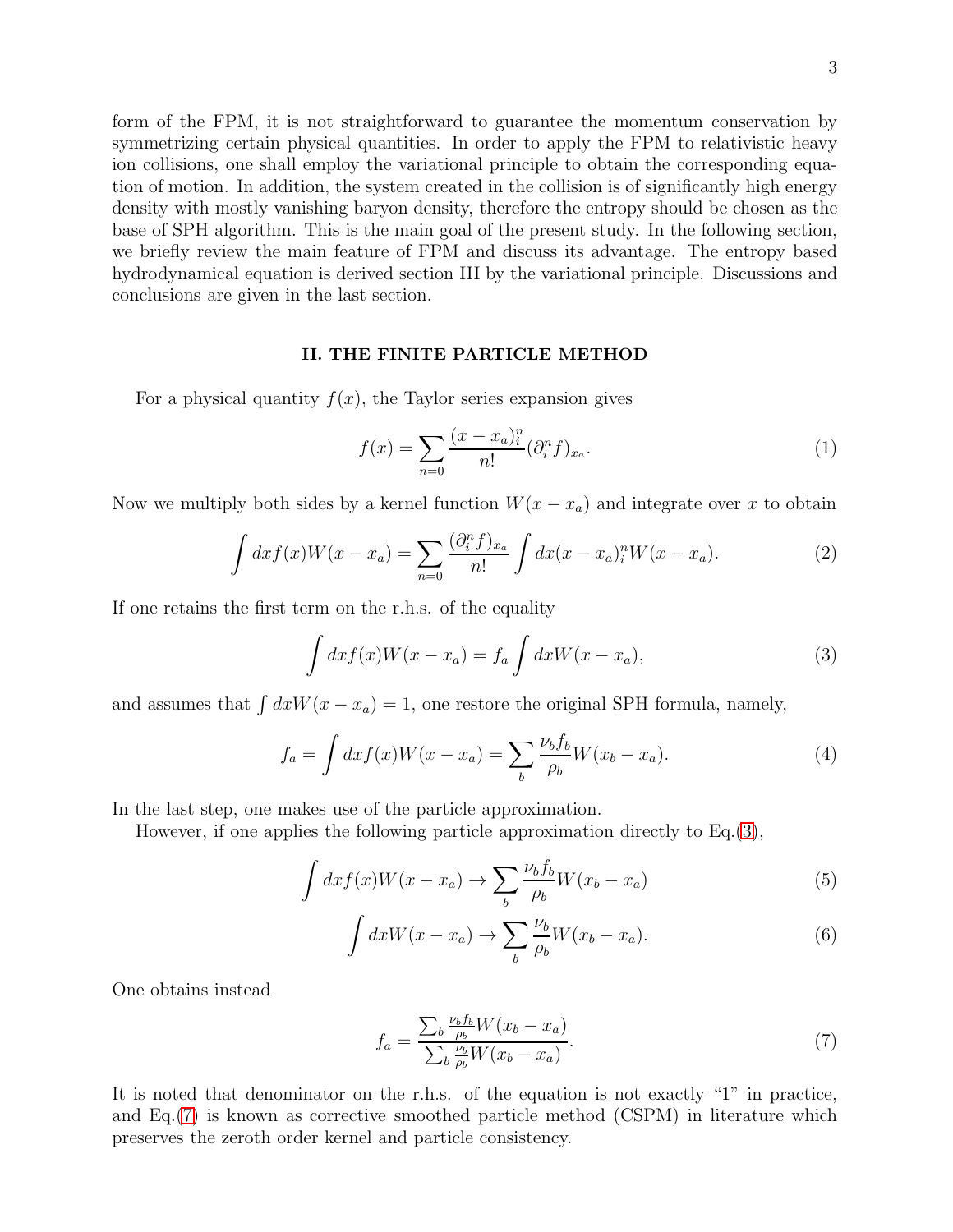It is intuitive to generalize the above procedure to higher order. By retaining the r.h.s. of  $Eq.(1)$  $Eq.(1)$  to the second order, one obtains

<span id="page-3-0"></span>
$$
\int dx f(x)W(x - x_a) = f_a \int dx W(x - x_a) + \partial_j f_a \int dx (x - x_a)_j W(x - x_a). \tag{8}
$$

If one replaces  $W(x - x_a)$  by  $\frac{(x - x_a)_i}{|x - x_a|} W'(x - x_a)$  in the above equation, one has

<span id="page-3-1"></span>
$$
\int dx f(x) \frac{(x - x_a)_i}{|x - x_a|} W'(x - x_a) = f_a \int dx \frac{(x - x_a)_i}{|x - x_a|} W'(x - x_a)
$$

$$
+ \partial_j f_a \int dx (x - x_a)_j \frac{(x - x_a)_i}{|x - x_a|} W'(x - x_a). \tag{9}
$$

By implementing particle approximation, Eqs.  $(8-9)$  $(8-9)$  correspond to a matrix equation of  $D+1$ dimension, with D being the spatial dimension of the system, as follows

$$
\begin{bmatrix} \langle f \rangle_a \\ \langle f \rangle_{a,j} \end{bmatrix} = \begin{bmatrix} \langle 1 \rangle_a & \langle \Delta x_k \rangle_a \\ \langle 1 \rangle_{a,j} & \langle \Delta x_k \rangle_{a,j} \end{bmatrix} \begin{bmatrix} f_a \\ f_{a,k} \end{bmatrix},\tag{10}
$$

where

$$
\langle f \rangle_a \equiv \sum_b \frac{\nu_b f_b}{\rho_b} W_{ab},\tag{11}
$$

$$
\langle f \rangle_{a,j} \equiv \sum_{b} \frac{\nu_b f_b}{\rho_b} \frac{(x_{ab})_j}{|x_{ab}|} W'_{ab}.
$$
 (12)

For the Eq.[\(9\)](#page-3-1), in general one may freely replace  $W(x - x_a)$  by any basis function, and in particular, by  $W'(x-x_a)$  as done in [\[20\]](#page-9-8). Our choice of  $\frac{(x-x_a)_i}{|x-x_a|}W'(x-x_a)$  garantees that  $\frac{(x-x_a)_i}{|x-x_a|}W'(x-x_a)$  is an even function as the kernel W. The above equation can be used to express  $f_a$  and  $\partial_j f_a$  in terms of the properties of SPH particles,

$$
\begin{bmatrix} f_a \\ f_{a,k} \end{bmatrix} = \begin{bmatrix} \langle 1 \rangle_a & \langle \Delta x_k \rangle_a \\ \langle 1 \rangle_{a,j} & \langle \Delta x_k \rangle_{a,j} \end{bmatrix}^{-1} \begin{bmatrix} \langle f \rangle_a \\ \langle f \rangle_{a,j} \end{bmatrix} . \tag{13}
$$

In one dimensional case, it gives

<span id="page-3-2"></span>
$$
f_a = \frac{\langle \Delta x \rangle_{a,x} \langle f \rangle_a - \langle \Delta x \rangle_a \langle f \rangle_{a,x}}{\langle 1 \rangle_a \langle \Delta x \rangle_{a,x} - \langle 1 \rangle_{a,x} \langle \Delta x \rangle_a},\tag{14}
$$

$$
f_{a,x} = \frac{\langle 1 \rangle_a \langle f \rangle_{a,x} - \langle 1 \rangle_{a,x} \langle f \rangle_a}{\langle 1 \rangle_a \langle \Delta x \rangle_{a,x} - \langle 1 \rangle_{a,x} \langle \Delta x \rangle_a}.
$$
(15)

It is not difficult to see that for a constant function, the first line of Eq.[\(15\)](#page-3-2) naturally leads to the constant, while the second line guarantees a vanishing first order derivative.

In Fig.1 we show the SPH fit to the superposition of two random Gaussian functions by using standard SPH as well as FPM. The upper panel corresponds to uniform particle distribution, and lower panel corresponds to non-uniform particle distribution. One sees that even for uniform particle distribution, the standard SPH interpolation cannot properly reproduce the points on the boundary, as discussed in [\[20\]](#page-9-8). For non-uniform distribution, FPM is obviously superior to the standard SPH, which is the case that one frequently encounters in the heavy-ion nuclear collisions. The above study is about fit to a given function, in what follows, we will explore the properties of the temporal evolution of the system.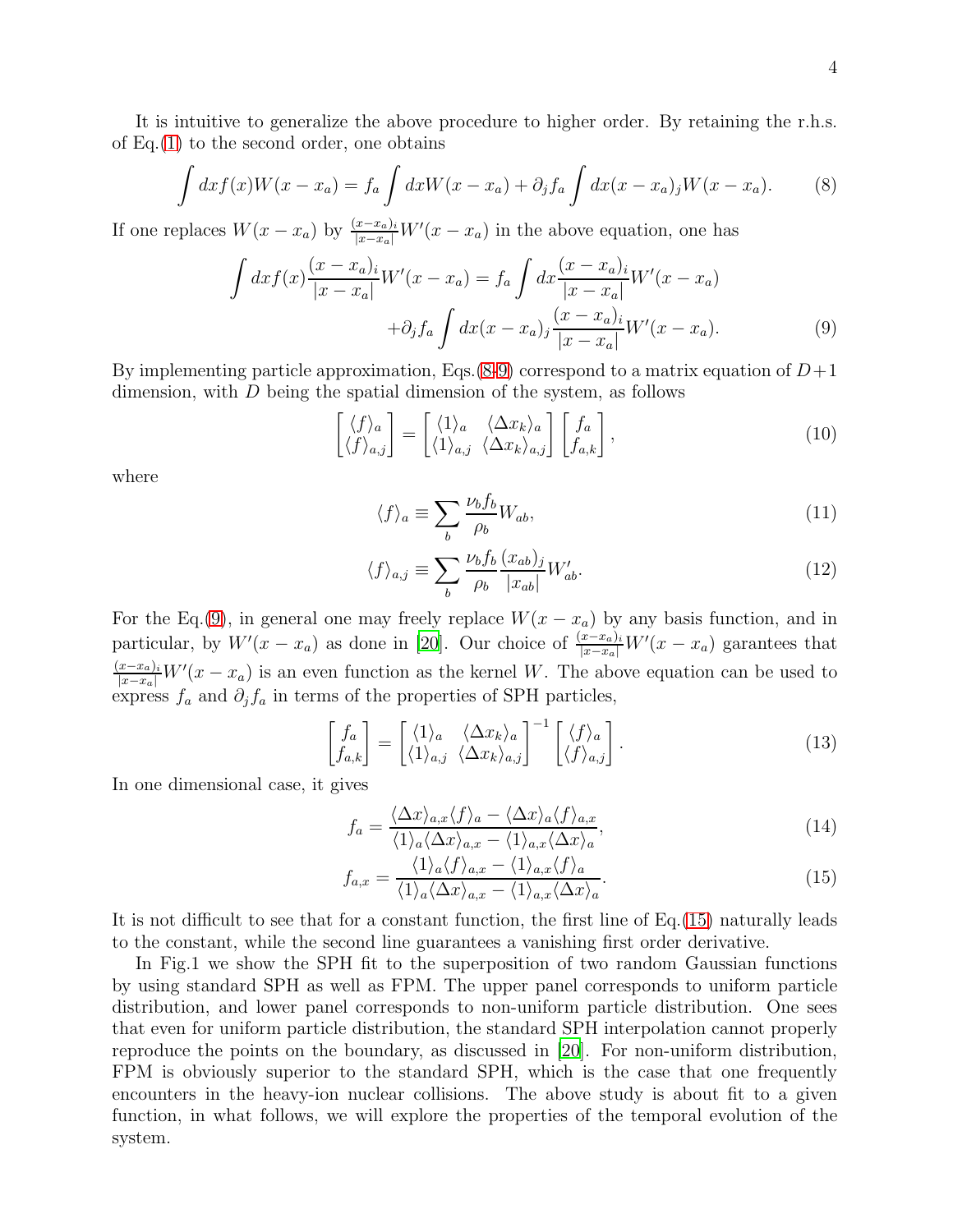

Figure 1. (Color online) Plots for SPH fit to the superposition of two random Gaussian function by using standard SPH as well as FPM. The original function is shown in blue dots, while SPH result is denoted by empty red triangles. The left column is the results for standard SPH, and the right column is those for FPM. The upper panel corresponds to uniform particle distribution, and lower panel corresponds to random particle distribution. In the calculations, we make use of 1000 SPH particles with  $h = 0.002$  in all four cases.

### III. HYDRODYNAMIC EQUATION AND TEMPORAL EVOLUTION

The relativistic hydrodynamic equation for ideal fluid can be obtained by the conservation of energy-momentum flux [\[2](#page-8-4)],

<span id="page-4-0"></span>
$$
\frac{d}{d\tau} \left( \frac{(\epsilon + P)}{s} \gamma g_{ij} v^j \right) - \frac{1}{s\gamma} \partial_i P = 0.
$$
\n(16)

where  $\epsilon$ , P, s are the energy density, pressure and entropy density in the co-moving frame,  $v^i, \gamma$  are the three velocity and gamma factor of the fluid element,  $g_{ij}$  is the metric in Minkowski space.

It is noted that the conservation of the entropy flow is valid once there is no viscosity, and it is consistent with the standard form of entropy based SPH formula [\[2\]](#page-8-4), namely,

<span id="page-4-2"></span>
$$
s_i^* = \sum_j \nu_j W(\mathbf{r}_i - \mathbf{r}_j; h), \qquad (17)
$$

In the case of standard SPH, one substitutes the following symmetrized form for the pressure gradient [\[22\]](#page-9-10),

<span id="page-4-1"></span>
$$
(\partial P)_i = \sum_j \nu_j s_i^* \left( \frac{P_i}{s_i^{*2}} + \frac{P_j}{s_j^{*2}} \right) \nabla_i W_i \mathbf{r}_i - \mathbf{r}_j; h), \tag{18}
$$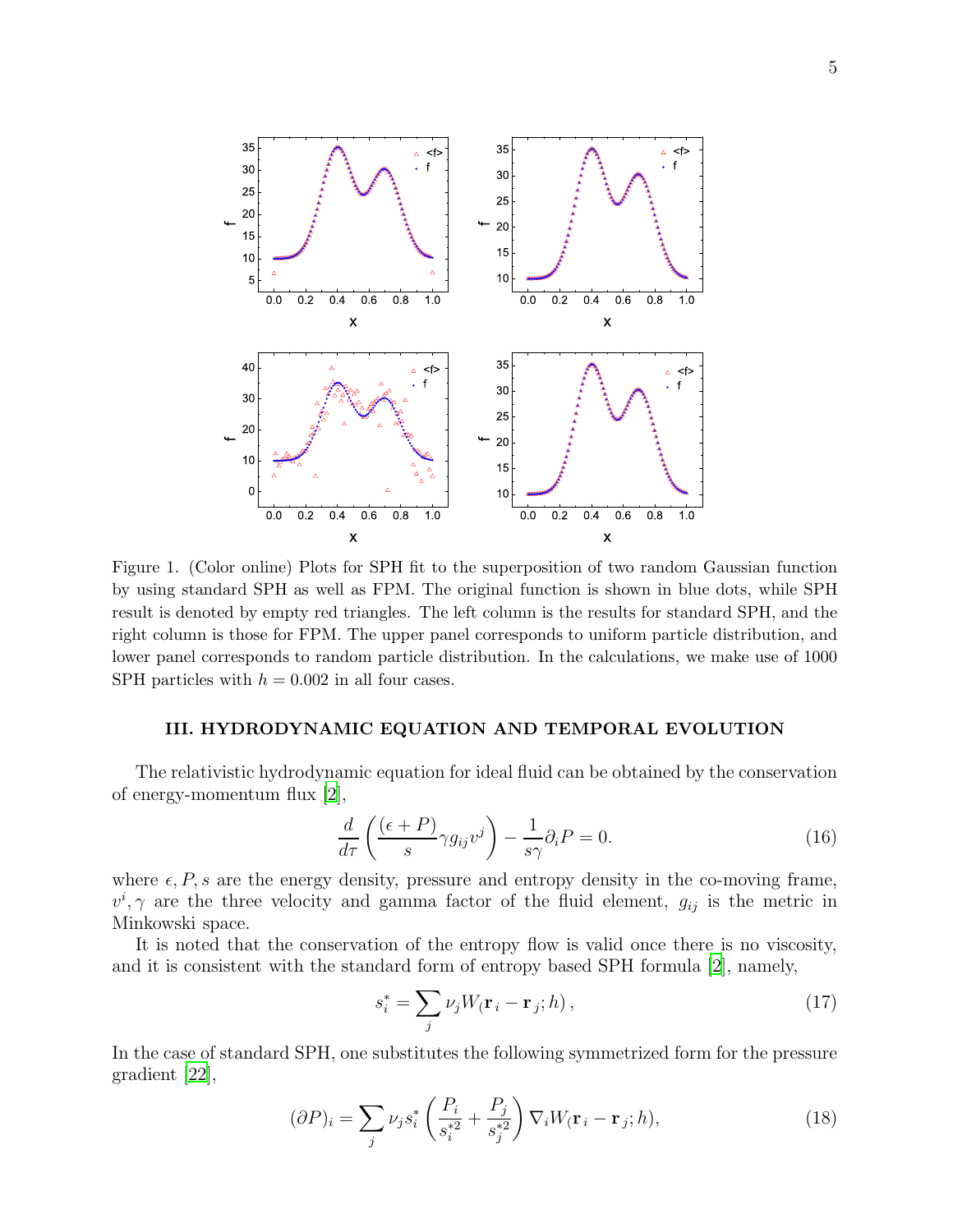one leads to the following hydrodynamic equation in terms of degree of freedom of SPH particles.

<span id="page-5-0"></span>
$$
\frac{d}{dt}\left(\nu_i \frac{P_i + \varepsilon_i}{s_i} \gamma_i \mathbf{v}_i\right) = \sum_j -\nu_i \nu_j \left[\frac{P_i}{s_i^{*2}} + \frac{P_j}{s_j^{*2}}\right] \nabla_i W(\mathbf{r}_i - \mathbf{r}_j; h),\tag{19}
$$

where quantities with a superscript "\*" are evaluated in the laboratory frame and thus evaluated by using the SPH interpolation or by the equation of state (EoS), they are related to the corresponding quantity in the co-moving frame by a gamma factor (eg.  $s_i^* = \gamma s_i$ ) due to Lorentz contraction.

Similarly, in the case of FPM, the pressure gradient on the r.h.s. of Eq.[\(16\)](#page-4-0) can be written as

$$
(\partial P)_i = P_{i,x} = \frac{\langle 1 \rangle_i \langle P \rangle_{i,x} - \langle 1 \rangle_{i,x} \langle P \rangle_i}{\langle 1 \rangle_i \langle \Delta x \rangle_{i,x} - \langle 1 \rangle_{i,x} \langle \Delta x \rangle_i},\tag{20}
$$

where,

$$
\langle P \rangle_i = \sum_j \frac{\nu_j P_j}{\rho_j} W_{ij},\tag{21}
$$

$$
\langle P \rangle_{i,x} = \sum_{j} \frac{\nu_j P_j}{\rho_j} \frac{(x_{ij})}{|x_{ij}|} W'_{ij}.
$$
\n(22)

However, the above hydrodynamic equation does not take into consideration the momentum conservation. Unlike the case of standard SPH, it is not obvious how to straightforwardly write down a symmetrized form as in Eq.[\(18\)](#page-4-1) to guarantee that the resultant equation of motion respects the conservation law. By looking closely at the r.h.s. of Eq.[\(19\)](#page-5-0), one observes that it can be written as

$$
\sum_{j} \mathbf{f}_{ij} \,. \tag{23}
$$

with

<span id="page-5-1"></span>
$$
\mathbf{f}_{ij} = -\nu_i \nu_j \frac{P_i}{s_i^{*2}} \nabla_i W(\mathbf{r}_i - \mathbf{r}_j; h).
$$
 (24)

Since the kerner function  $W$  is an even function, one finds

$$
\mathbf{f}_{ij} = -\mathbf{f}_{ji} \,. \tag{25}
$$

In other words, the force excerted on i–th particle by j–th particle satisfies Newton's third law. By using the variational principle, the translational variance of the Lagrangian density implies the momentum conservation or Newton's third law. In what follows, we derive the hydrodynamic equation by using the variational approach. Following [\[25](#page-9-12)], the action of the system can be written as

$$
L_{SPH}(\{\mathbf{r}_i, \dot{\mathbf{r}}_i\}) = -\sum_i \left(\frac{E}{\gamma}\right)_i = -\sum_i \nu_i (\varepsilon/s^*)_i ,\qquad(26)
$$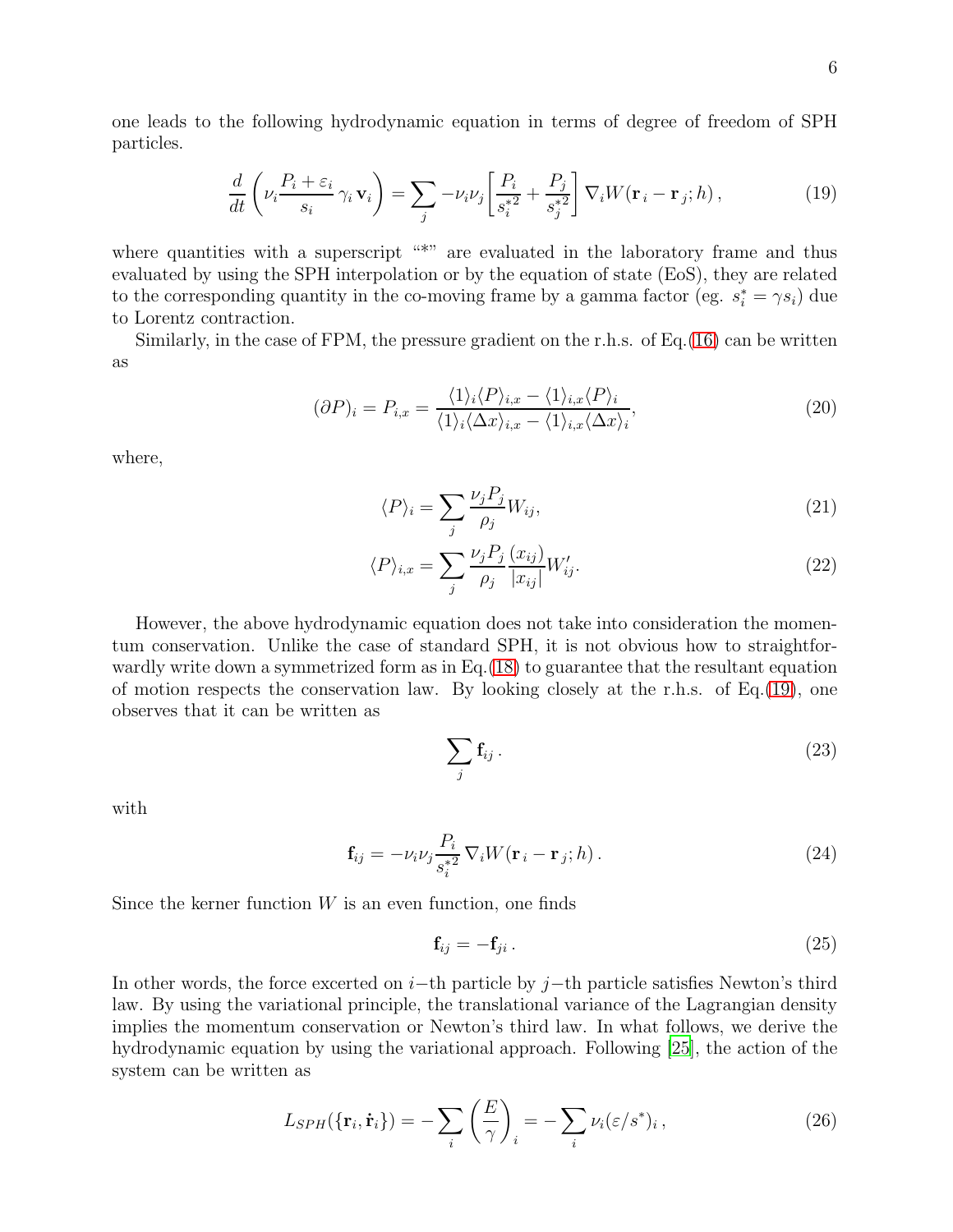where  $E_i$  is the "rest energy" of the *i*-th particle [\[26\]](#page-9-13). When applying the variational principle  $\delta S_{SPH} = \delta \int dt L_{SPH} = 0$ , we note that one has  $\delta E_i = -P_i \delta V_i$  in the co-moving frame,  $V_i = \frac{\nu_i}{s_i}$  $\frac{\nu_i}{s_i}$  and  $\delta \gamma = \mathbf{v} \cdot \delta \mathbf{v} \gamma^3$ , which lead to

<span id="page-6-0"></span>
$$
0 = \delta S_{SPH} = -\int dt \left\{ \sum_{i} \delta \mathbf{r}_{i} \cdot \frac{d}{dt} \left[ \nu_{i} \left( \frac{P_{i} + \varepsilon_{i}}{s_{i}} \right) \gamma_{i} \mathbf{v}_{i} \right] + \sum_{i} \frac{\nu_{i} P_{i}}{(s_{i}^{*})^{2}} \delta s_{i}^{*} \right\}.
$$
 (27)

If Eq.[\(17\)](#page-4-2) were used, one would find

$$
\sum_{i} \frac{\nu_i P_i}{(s_i^*)^2} \delta s_i^* = \sum_{i,j} \left( \frac{\nu_i P_i}{(s_i^*)^2} \nu_j + \frac{\nu_j P_j}{(s_j^*)^2} \nu_i \right) \nabla_i W(\mathbf{r}_i - \mathbf{r}_j; h) \delta \mathbf{r}_i, \tag{28}
$$

and consequently Eq.[\(19\)](#page-5-0).

Now, to calculate the hydrodynamic equation for the FPM case in a one-dimensional system, we make use of Eq.[\(15\)](#page-3-2), namely,

<span id="page-6-1"></span>
$$
s_i^* = \frac{\langle \Delta x \rangle_{i,x} \langle s \rangle_i - \langle \Delta x \rangle_i \langle s \rangle_{i,x}}{\langle 1 \rangle_i \langle \Delta x \rangle_{i,x} - \langle 1 \rangle_{i,x} \langle \Delta x \rangle_i},\tag{29}
$$

on the r.h.s. of Eq.[\(27\)](#page-6-0). Before carrying out any explicit calculation, we note that in this case Newton's third law is guaranteed since Eq.[\(29\)](#page-6-1) is translational invariant: it remains unchanged if all SPH particles shift the same amount  $x_i \to x_i + X$ . To be specific, for any quantity  $a_i = g_i \sum_j t_j W^{(e)}(x_i - x_j; h)$  where  $W^{(e)}(x_i - x_j; h)$  is any even kernel function, it is straightforward to find

$$
\delta\left(\sum_{i} a_{i}\right) = \sum_{ij} (g_{i}t_{j} + g_{j}t_{i})W^{(e)'}(x_{i} - x_{j}; h)\delta x_{i} \equiv \sum_{j} (f_{ij}^{(e)} + f_{ji}^{(e)})\delta x_{i}. \tag{30}
$$

Similarly, for any quantity  $b_i = h_i \sum_j u_j W^{(o)}(x_i - x_j; h)$  where  $W^{(o)}(x_i - x_j; h)$  is any odd kernel function, one has

$$
\delta\left(\sum_{i} b_{i}\right) = \sum_{ij} (h_{i}u_{j} - h_{j}u_{i})W^{(o)'}(x_{i} - x_{j}; h)\delta x_{i} \equiv \sum_{j} (f_{ij}^{(o)} + f_{ji}^{(o)})\delta x_{i}. \tag{31}
$$

In either case  $f_{ij}^{(e,o)} = -f_{ji}^{(e,o)}$  is satisfied. By a lengthy but straightforward calculation, one finds the hydrodynamic equation as follows

$$
\frac{d}{dt}\left(\nu_i \frac{P_i + \varepsilon_i}{s_i} \gamma_i v_i\right) = \sum_j f_{ij}^{(n)},\tag{32}
$$

where

<span id="page-6-2"></span>
$$
f_{ij}^{(n)} = -[(l_i^{(n)}m_j^{(n)} + (-1)^{k^{(n)}}l_j^{(n)}m_i^{(n)})]W^{(n)'}(x_i - x_j; h), \qquad (33)
$$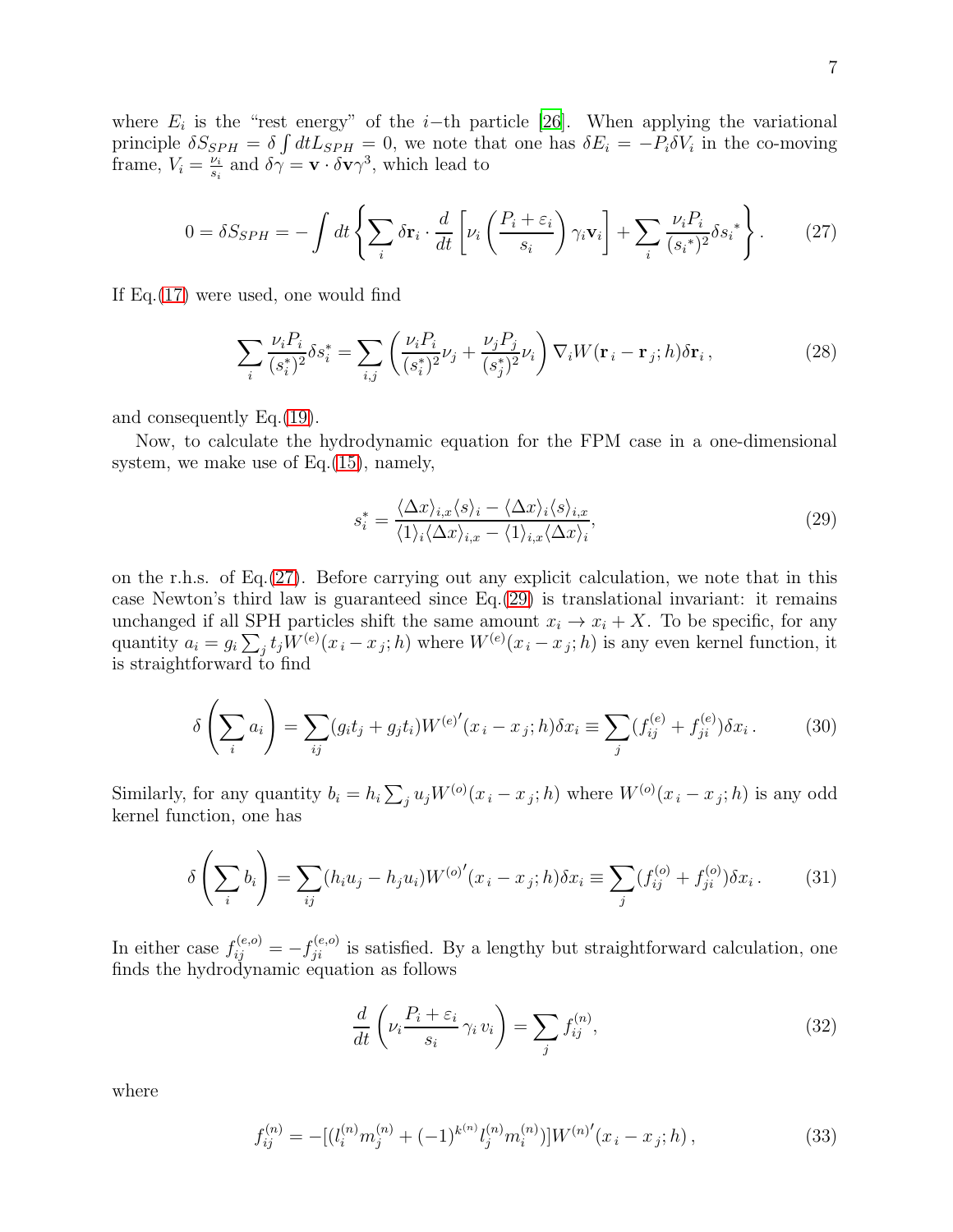$$
k_i^{(1,3,6,8)} = 1,
$$
  
\n
$$
k_i^{(2,4,5,7)} = 2,
$$
  
\n
$$
l_i^{(1)} = \frac{D_i \langle s \rangle_i}{B_i},
$$
  
\n
$$
l_i^{(2)} = \frac{D_i \langle s \rangle_{i,x}}{B_i},
$$
  
\n
$$
l_i^{(3)} = -\frac{D_i \langle s \rangle_{i,x}}{B_i},
$$
  
\n
$$
l_i^{(4)} = -\frac{D_i \langle \Delta x \rangle_i}{B_i},
$$
  
\n
$$
l_i^{(5)} = -\frac{C_i D_i \langle \Delta x \rangle_{i,x}}{B_i^2},
$$
  
\n
$$
l_i^{(6)} = -\frac{C_i D_i \langle 1 \rangle_{i,x}}{B_i^2},
$$
  
\n
$$
l_i^{(7)} = \frac{C_i D_i \langle 1 \rangle_i}{B_i^2},
$$
  
\n
$$
l_i^{(8)} = \frac{C_i D_i \langle \Delta x \rangle_i}{B_i^2},
$$
  
\n
$$
m_i^{(1,3,5,6,7,8)} = \frac{\nu_i}{B_i},
$$
  
\n
$$
m_i^{(2,4)} = \nu_i,
$$
  
\n
$$
W^{(1,6)}(x_i - x_j; h) = \frac{x_{ij}^2}{|x_{ij}|} W'(x_i - x_j; h),
$$
  
\n
$$
W^{(2,5)}(x_i - x_j; h) = W(x_i - x_j; h),
$$
  
\n
$$
W^{(2,5)}(x_i - x_j; h) = W(x_i - x_j; h),
$$
  
\n
$$
W^{(3,8)}(x_i - x_j; h) = xyW(x_i - x_j; h),
$$
  
\n
$$
B_i = \langle 1 \rangle_i \langle \Delta x \rangle_{i,x} - \langle 1 \rangle_{i,x} \langle \Delta x \rangle_i,
$$
  
\n
$$
C_i = \langle \Delta x \rangle_{i,x} \langle s \rangle_i - \langle \Delta x \rangle_i \langle s \rangle_{i,x},
$$
  
\n
$$
D_i = \frac{\nu_i P_i}{(s_i^*)^2}.
$$
  
\n(34)

It is instructive to see how the resulting hydrodynamic equation reduces to the standard SPH formulae in its limit. By comparing Eq.[\(33\)](#page-6-2) with Eq.[\(24\)](#page-5-1), it is not difficult to find that Eq.[\(24\)](#page-5-1) corresponds to the specific term  $f_{ij}^{(2)}$  in one-dimensional case when one assumes  $\langle 1 \rangle_i \rightarrow 1$  and  $\langle 1 \rangle_{i,x} \rightarrow 0$ . All other terms disappear when one makes use of the above limit as well as the symmetry of the kernel function, so that either  $\langle \Delta x \rangle_i \to 0$  or  $\langle \Delta x \rangle_{i,x} \to 1$ takes place.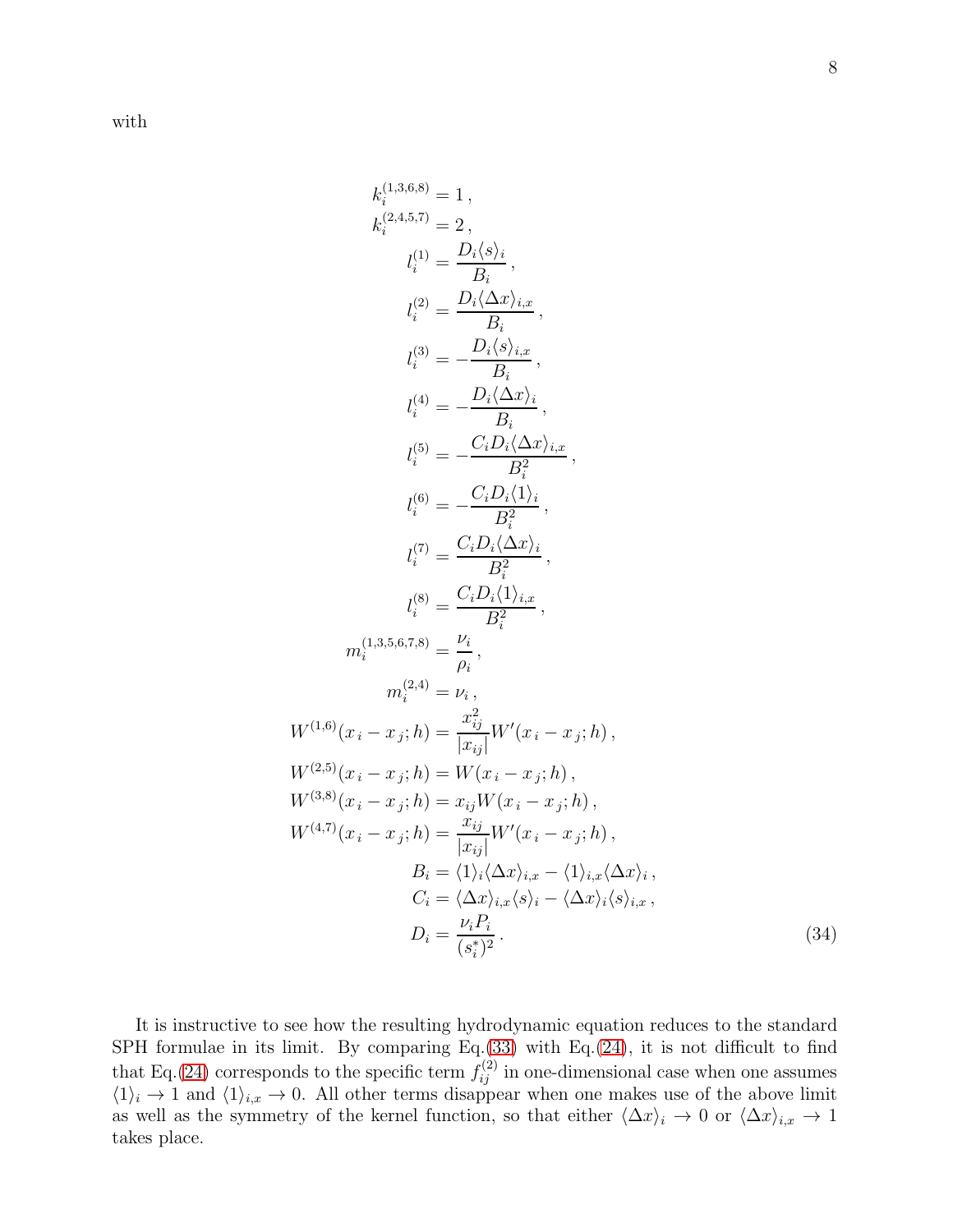#### IV. CONCLUDING REMARKS

To summarize, in this work, we make a preliminary attempt to study the implementation of FPM into the entropy-based SPH hydrodynamic model. It is argued that the equation of motion obtained by using variational principle, though more complicated in its form, is more suitable to small and/or fluctuating systems where the conservation law plays a more stringent role in the dynamics. We discussed possible implementations and in particular, derived the hydrodynamic equation of motion by using variational principle, where the momentum conservation of the system is assured. It is shown how the obtained equation of motion reduces to the standard SPH form as a limit, which might be instructive to study the contributions of individual terms when one needs to introduce approximation for practical reasons.

Owing to the observation of the "ridge" effect in two-particle correlation in relativistic heavy ion collision, the fluctuating initial conditions play an increasingly important role in the hydrodynamical description of nuclear collisions. The AdS/CFT correspondence states the duality that two apparently distinct physical theories are closely connected. It provides another insightful viewpoint of hydrodynamics as a gradient expansion in the long wavelength limit. The applications of the SPH algorithm, from both aspects, strengthen the ongoing studies on heavy-ion physics as well as on gravitation theory. The improvement of particle consistency brought by the FPM, therefore, can be significant in the context of precision and efficiency of the numerical approach. It is interesting to implement the obtained equation of motion for realistic collision simulations, which will be carried out in our subsequent study.

## ACKNOWLEDGMENTS

We are thankful for valuable discussions with Takeshi Kodama and Yogiro Hama. We gratefully acknowledge the financial support from Fundação de Amparo à Pesquisa do Estado de São Paulo (FAPESP), Fundação de Amparo à Pesquisa do Estado de Minas Gerais (FAPEMIG), Fundação de Amparo à Pesquisa do Estado do Rio de Janeiro (FAPERJ), Conselho Nacional de Desenvolvimento Científico e Tecnológico (CNPq), and Coordenação de Aperfeiçoamento de Pessoal de Nível Superior (CAPES).

- <span id="page-8-0"></span>[1] P. Romatschke, Int. J. Mod. Phys. E19, 1 (2010), arXiv:0902.3663.
- <span id="page-8-4"></span>[2] Y. Hama, T. Kodama, and O. Socolowski Jr., Braz.J.Phys. 35, 24 (2005), arXiv:hepph/0407264.
- <span id="page-8-1"></span>[3] R. Derradi de Souza, T. Koide, and T. Kodama, Prog. Part. Nucl. Phys. 86, 35 (2016), arXiv:1506.03863.
- <span id="page-8-2"></span>[4] R. Baier, P. Romatschke, D. T. Son, A. O. Starinets, and M. A. Stephanov, JHEP 04, 100 (2008), arXiv:0712.2451.
- [5] R. Loganayagam, JHEP **05**, 087 (2008), arXiv:0801.3701.
- [6] O. Aharony, S. Minwalla, and T. Wiseman, Class. Quant. Grav. 23, 2171 (2006), arXiv:hepth/0507219.
- <span id="page-8-3"></span>[7] V. Lysov and A. Strominger, (2011), arXiv:1104.5502.